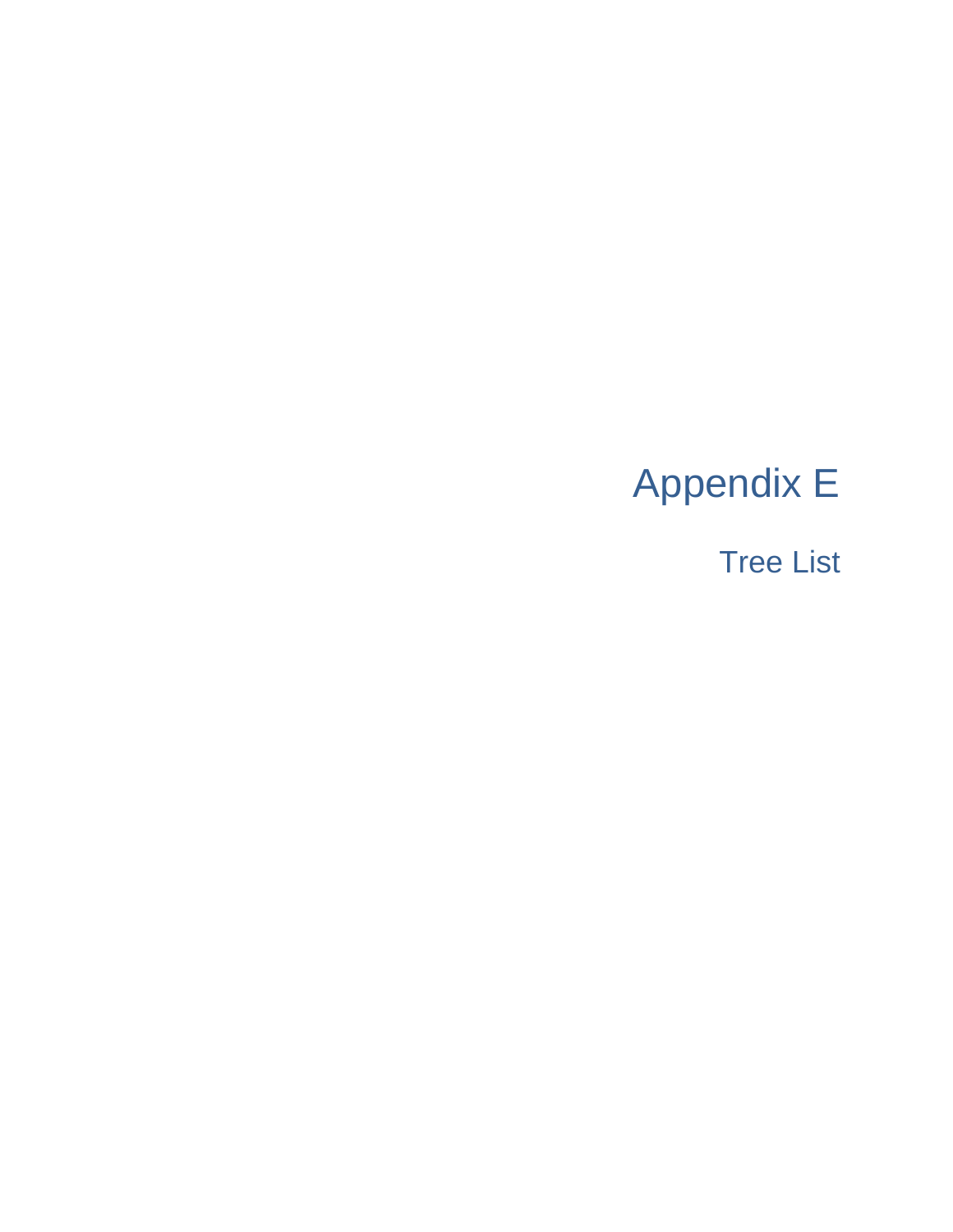### **List of preferred species for Urban Trees**

| <b>SPECIES</b>  |                                               |                                     |                         |                           |             | <b>Soil</b><br>Moist- | Soil Compac-            | <b>Shade</b><br>Toler-  |                | <b>Mature Size</b><br>$(m)$ (height $\&$ |                | <b>Planting Site</b> |
|-----------------|-----------------------------------------------|-------------------------------------|-------------------------|---------------------------|-------------|-----------------------|-------------------------|-------------------------|----------------|------------------------------------------|----------------|----------------------|
| <b>CODE</b>     | <b>LATIN NAME</b>                             | <b>COMMON NAME</b>                  | <b>Salt Tolerance</b>   | <b>Native</b>             | Soil pH     | ure                   | tion Toler-ance         | ance                    | <b>Flowers</b> | width)                                   | Form           | Location             |
| Aca             | Acer campestre                                | <b>Hedge Maple</b>                  |                         |                           |             | D                     |                         |                         |                | 10x10                                    | $\mathsf{R}$   | 1,2,3,4              |
| Af              | Acer x freemanii                              | Silver/Red Maple                    |                         |                           |             | W, A, D               |                         |                         |                |                                          |                | 3,4                  |
| Afar            | Acer x freemanii 'Armstrong'                  | <b>Armstrong Maple</b>              |                         |                           |             | W, A, D               |                         |                         |                |                                          |                | 3,4                  |
| Ag              | Acer ginnala                                  | <b>Amur Maple</b>                   |                         |                           | $6.1 - 7.5$ | A                     |                         |                         |                | 7x7                                      | $\mathsf{R}$   | 1,2,3,4              |
| $\overline{Ar}$ | Acer rubrum                                   | <b>Red Maple</b>                    | $\overline{s}$          | X                         | $4.5 - 6.5$ | W, A                  |                         |                         |                | 17x15                                    | $\circ$        | 3,4                  |
| <b>Arb</b>      | <b>Acer rubrum 'Bowhall'</b>                  | <b>Bowhall Maple</b>                | $\overline{\mathbf{s}}$ | $\mathsf{X}$              | $4.5 - 6.5$ | W.A                   |                         |                         |                | 17x15                                    | $\overline{O}$ | 3,4                  |
| Arf             | Acer rubrum 'Frank Jr.'                       | Redpointe Maple                     | S                       | X                         | 4.5-6.5     | W, A                  |                         |                         |                | 17x15                                    | $\circ$        | 3,4                  |
| Asa             | Acer saccharinum                              | <b>Silver Maple</b>                 |                         | X                         | $4.0 - 7.3$ | W, A                  |                         |                         |                |                                          |                | $\overline{4}$       |
| Asas            | Acer saccharinum 'Silver Queen'               | <b>Silver Queen Maple</b>           |                         |                           |             | W.A                   |                         |                         |                |                                          |                | 3,4                  |
| As              | Acer saccharum                                | Sugar Maple                         | S                       | X                         | $6.0 - 7.5$ | W, A                  | S                       |                         |                | 20x15                                    | $\circ$        | 3,4                  |
| At              | Acer tataricum                                | <b>Tatarian Maple</b>               |                         |                           |             |                       |                         |                         |                |                                          |                | 2,3                  |
| Ac              | Amelanchier canadensis                        | Serviceberry                        |                         | X                         | $6.0 - 6.5$ | W, A                  | S                       |                         | X              | 8x3                                      | $\circ$        | 1,2,3,4              |
| Cp              | Carpinus betulus                              | Hornbeam                            |                         |                           |             |                       |                         |                         |                |                                          |                | 2,3                  |
| <b>Cbf</b>      | Carpinus betulus 'Frans Fontaine'             | <b>Frans Fontaine Hornbeam</b>      |                         |                           |             |                       |                         |                         |                |                                          |                | $\overline{2}$       |
| Co              | Celtis occidentalis                           | <b>Common Hackberry</b>             |                         | X                         | $6.0 - 6.5$ | W, A, D               | $\overline{M}$          | M                       |                | 20x18                                    | $\overline{R}$ | 3,4                  |
| ō               | Crataegus laevigata 'Paul's Scarlet'          | Paul's Scarlet Hawthorn             |                         |                           |             | D                     |                         |                         | $\overline{X}$ |                                          |                | 1,2,3,4              |
| Gbp             | Ginkgo biloba 'Princeton Sentry'              | <b>Princeton Sentry Ginkgo</b>      | M                       |                           | $4.5 - 7.0$ | A                     |                         | $\overline{s}$          |                | 17x11                                    | I, P           | 2,3,4                |
| Gbp             | Ginkgo biloba 'Saratoga'                      | Sartoga Ginkgo                      | M                       |                           | $4.5 - 7.0$ | $\overline{A}$        |                         | $\overline{\mathbf{s}}$ |                | 17x11                                    | I.P            | 3,4                  |
| Gt              | Gleditisia triacanthos var. inermis 'Skycole' | <b>Skyline Honeylocust</b>          |                         |                           | $6.0 - 7.5$ | W, A, D               | $\mathsf{T}$            | $\overline{s}$          |                | 15x13                                    | $\overline{P}$ | 3,4                  |
| Gt              | Gleditisia triacanthos var. inermis 'Draves'  | <b>Street Keeper Honeylocust</b>    | T                       |                           | $6.0 - 7.5$ | W.A.D                 | $\overline{\mathsf{T}}$ | $\overline{\mathbf{s}}$ |                | 15x13                                    | $\overline{P}$ | 3,4                  |
| Gme             | Gymnocladus dioica 'Espresso-JFS'             | <b>Espresso Kentuky Coffee Tree</b> | T                       |                           |             | A, D                  | $\overline{\mathsf{T}}$ | $\overline{\mathbf{s}}$ |                |                                          |                | 3,4                  |
| Ltf             | Lirodendron tulipifera 'Fastigiatum'          | <b>Columnar Tulip Tree</b>          | M                       |                           |             | $\overline{A}$        | $\overline{\mathsf{T}}$ |                         |                |                                          |                | 2,3,4                |
| Mr              | Malus 'Royal Raindrops'                       | Royal Raindrops Crab Apple          |                         |                           | $5.5 - 6.5$ | A, D                  |                         | $\overline{s}$          | Χ              | 20x15                                    | $\overline{R}$ | 1,2,4                |
| <b>Ns</b>       | Nyssa sylvatica                               | <b>Black Gum</b>                    |                         | $\sf X$                   |             | W, A, D               |                         |                         |                |                                          |                | 3,4                  |
| Pab             | Platanus x acerfolia 'Bloodgood'              | <b>Bloodgood London Plane Tree</b>  | M                       |                           | $5.5 - 7.5$ | W, A                  |                         | $\overline{s}$          |                |                                          |                | 3,4                  |
| Pa              | Platanus occidentalis                         | Sycamore                            | $\overline{s}$          | $\sf X$                   | $6.5 - 8.5$ | W, A                  | $\mathsf{T}$            | $\overline{M}$          |                | 35x20                                    | $\circ$        | 3,4                  |
| Po              | Populus tremuloides                           | <b>Trembling Aspen</b>              | M                       | $\overline{X}$            | $4.3 - 9.0$ | W, A                  |                         |                         |                |                                          |                | $\overline{4}$       |
| $\overline{P}$  | Pyrus calleryana                              | Calleryana Pear                     |                         |                           |             |                       |                         |                         | X              | 13x7                                     | $\circ$        | 2,3,4                |
| Ov              | Ostrya virginiana                             | Ironwood                            |                         | $\boldsymbol{\mathsf{X}}$ | $4.2 - 7.6$ | A                     |                         | $\mathsf{T}$            |                |                                          |                | 2,3,4                |
| Qa              | Quercus alba                                  | <b>White Oak</b>                    | M                       | $\overline{X}$            | $4.5 - 6.8$ | $\overline{A, D}$     |                         |                         |                |                                          |                | 3                    |
| Qac             | Quercus alba x robur 'Crimschmidt             | <b>Crimson Spire Oak</b>            | M                       |                           |             |                       |                         |                         |                |                                          |                | 2,3,4                |
| dD              | Querus bicolor                                | Swamp Oak                           | м                       | X                         | $4.5 - 6.5$ | D                     |                         |                         |                | 15x15                                    | $\mathsf{R}$   | 4                    |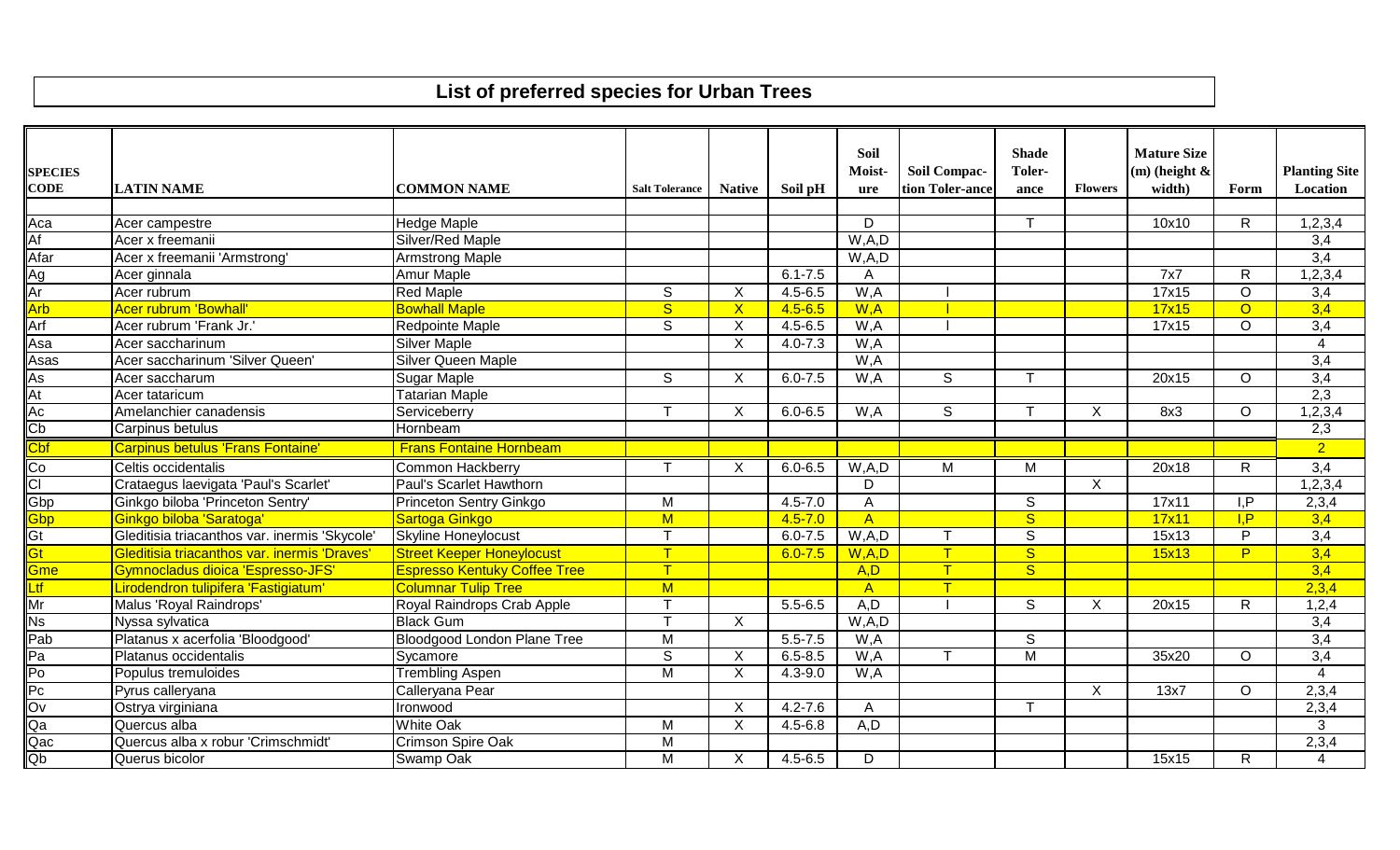| <b>Qm</b>       | Quercus macrocarpa              | <b>Bur Oak</b>                                                                                               | T,M  | $4.0 - 8.5$ | W,A,D |    |   | 18x13 | O                | 3,4   |
|-----------------|---------------------------------|--------------------------------------------------------------------------------------------------------------|------|-------------|-------|----|---|-------|------------------|-------|
| <b>Qr</b>       | Quercus robur                   | English Oak                                                                                                  |      | $5.0 - 7.0$ |       |    |   | 18x13 | D<br>ĸ           | 3,4   |
| <b>Qrf</b>      | Quercus robur fastigiata        | English Pyramidal Oak                                                                                        |      | $5.0 - 7.0$ |       |    | ╮ | 15x5  |                  | 2,3,4 |
| Qru             | Quercus rubra                   | <b>Red Oak</b>                                                                                               |      | $4.5 - 6.5$ |       | r. |   | 16x15 | R.               |       |
| Saf             | Sorbus aucuparia fastigiata     | Pyramidial European Mountain Ash                                                                             | M    |             |       |    |   | 11x2  |                  |       |
| <b>Sd</b>       | Sorbus decora                   | Showy Mountain Ash                                                                                           | M    | $4.0 - 7.0$ | W,A   |    |   |       |                  | 1,2   |
| <b>Stf</b>      | Sorbus thuringiaca fastigiata   | Oakleaf Mountain Ash                                                                                         | M    |             |       |    |   | 7x3   |                  | 1,2,4 |
| lSr             | Syringa reticulata 'Ivory Silk' | Japanese Ivory Silk Lilac                                                                                    |      |             |       |    |   |       |                  | 1,2,4 |
| Tа              | Tilia americana                 | Basswood                                                                                                     | M, S | $6.5 - 7.5$ |       |    |   | 25x13 | P, R             | 3,4   |
| Tcc             | Tilia cordata 'Corzam'          | Corinthian Linden                                                                                            | M,S  | $6.5 - 7.5$ |       |    |   | 25x13 | $P,\overline{R}$ | 2,3,4 |
| Tch             | Tilia cordata 'Halka'           | Summer Sprite Linden                                                                                         | M,S  | $6.5 - 7.5$ |       | ∩  |   | 25x13 | $P,\overline{R}$ | 2,3,4 |
| Uav             | Ulmus americana var. resil      | American Elm, DED resistant varietie                                                                         | M    | $5.0 - 8.0$ |       |    |   |       |                  | 3,4   |
|                 | Ulmus propinqua 'JFS-Bieberich' | <b>Emerald Sunshine Elm</b>                                                                                  | м    | $5.0 - 8.0$ |       |    |   |       |                  | 3,4   |
| Zs              | Zelkova serrata                 | Zelkova                                                                                                      |      | $6.0 - 6.9$ |       |    |   |       |                  | 3,4   |
| <sub>I</sub> Up |                                 | All Pacadore Austria Aug Tannessaile Backlife at Back Ta Pacauld Ask Bacca Infected on In Microlles, Backlai |      |             |       |    |   |       |                  |       |

**All Fraxinus Species Are Temporarily Prohibited Due To Emerald Ash Borer Infestation In Waterloo Region last updated: Feb, 2012** 

SOIL pH, On scale of 1.0 (acid) to 14.0 (base) with 7.0 (neutral) FORM - O-oval, R-round, F-fastigate,I-irregular,P-pyramidal<br>SOIL MOISTURE, W - Moist, A - Average, D - Dry

SOIL COMPACTION TOLERANCE, S - Sensitive, M - Moderately Sensitive, T - Tolerant File: h:pws/for<br>TRANSPLANTING EASE, S - Sensitive, M - Moderately Sensitive, T - Tolerant **Filter Contains** TRANSPLANTING EASE, S - Sensitive, M - Moderately Sensitive, T - Tolerant

SHADE TOLERANCE - T-Tolerance to Shade, M -Moderately Tolerant of Shade (Semi-shade), S -Sensitive to Shade

PLANTING SITE LOCATION - 1 - Under Utility Lines, 2 - Center Median Plantings, 3 -Street Tree, 4 -Park Plantings<br>File: h:pws/for-hort/forestry/policies/species.xls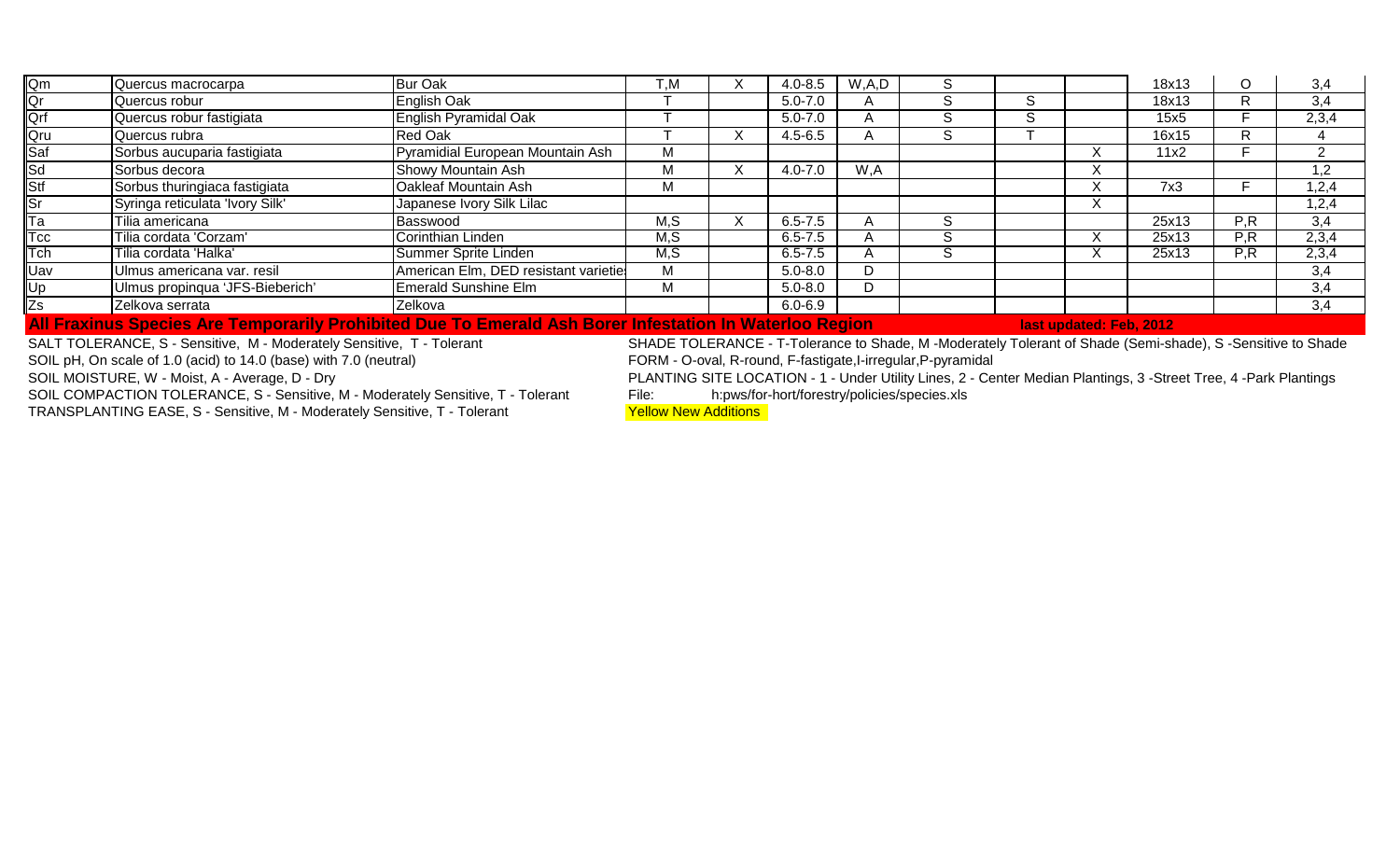#### **APPENDIX C: Urban Forest Details -Tree Planting & Establishment Best Management Practices**

See the following link to the City of Kitchener website: **[\(Link\)](http://kitchener.ca/en/businessinkitchener/Development_manual.asp)**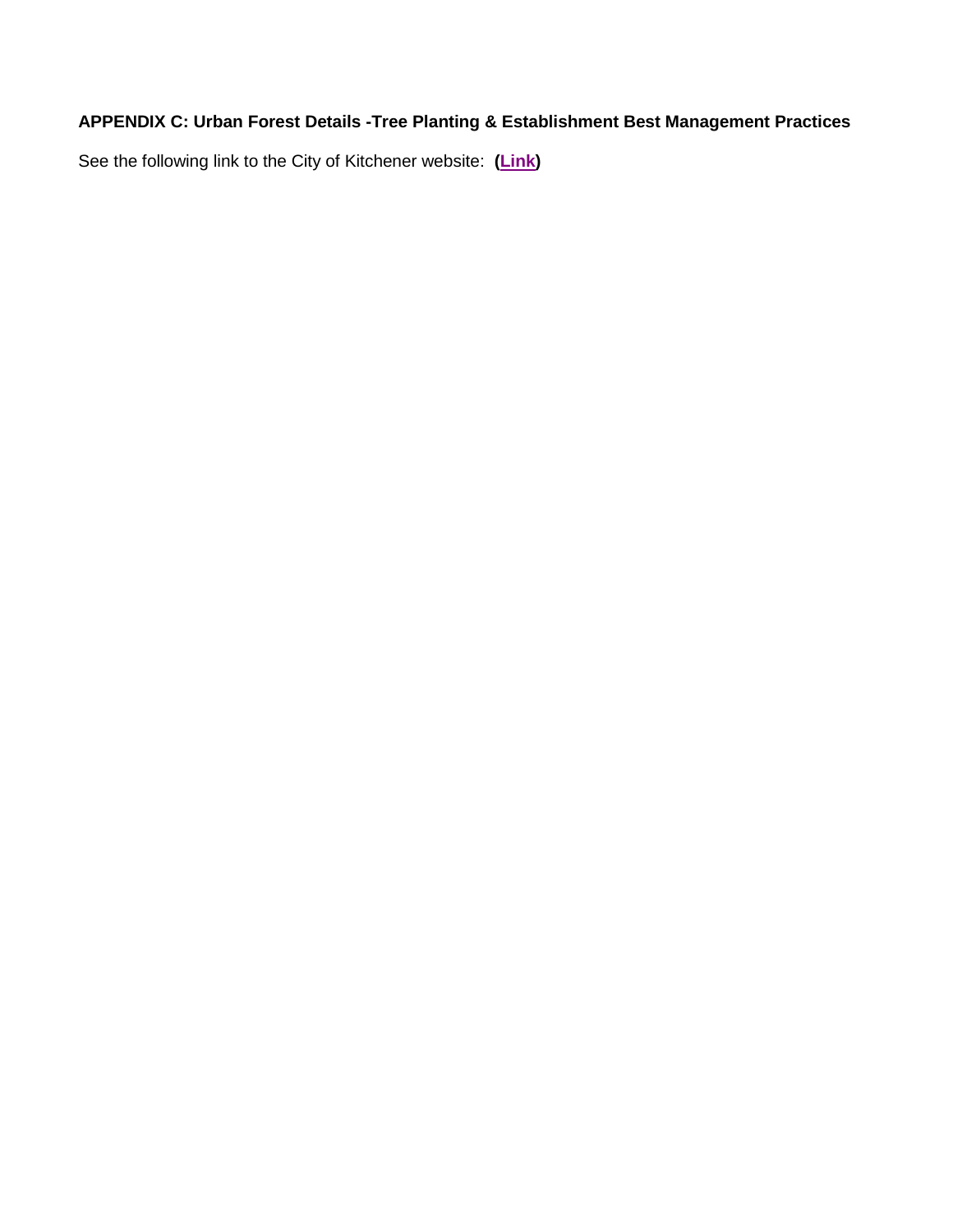## Urban Forest Details -Tree Planting & Establishment Best Management Practices

| <b>Asset Management</b>                                  |                                                                                                            |  |  |  |  |
|----------------------------------------------------------|------------------------------------------------------------------------------------------------------------|--|--|--|--|
| <b>UF.1.1</b>                                            | Site Inspection Report – Tree Planting and Soil Habitat Zone                                               |  |  |  |  |
| UF.1.2                                                   | Initial Acceptance Certificate - Tree Planting and Soil Habitat Zone                                       |  |  |  |  |
| UF.1.3                                                   | Final Acceptance Certificate – Tree Planting and Soil Habitat Zone                                         |  |  |  |  |
| <b>Planning</b><br>(AutoCAD file downloads city website) |                                                                                                            |  |  |  |  |
| UF.2.3                                                   | Preliminary Master Tree Planting Plan Template                                                             |  |  |  |  |
| <b>UF.2.4</b>                                            | Final Master Tree Planting Plan Template & Detail Sheet                                                    |  |  |  |  |
| UF.2.5                                                   | Minimum Tree Planting Requirements Table - Tree Planting Analysis<br>(available for download city website) |  |  |  |  |
| <b>Soils</b>                                             |                                                                                                            |  |  |  |  |
| <b>UF.3.1</b>                                            | Soil Habitat Zone & Volume Requirements For Trees In Boulevards                                            |  |  |  |  |
| <b>UF.3.2</b>                                            | Soil Habitat Zone & Root Pathways - Type 1 (Big O Pipe)                                                    |  |  |  |  |
| UF.3.3                                                   | Soil Habitat Zone & Root Pathways - Type 2 (Silva Cells)                                                   |  |  |  |  |
| <b>UF.3.4</b>                                            | Soil Habitat Zone Installation & Specifications                                                            |  |  |  |  |
| UF.3.5                                                   | Soil Habitat Zone & Silva Cells                                                                            |  |  |  |  |
| <b>UF.3.6</b>                                            | Soil Volume Calculator (available for download city website)                                               |  |  |  |  |
| <b>Tree Planting &amp; Establishment</b>                 |                                                                                                            |  |  |  |  |
| <b>UF.4.1</b>                                            | Standard Deciduous & Coniferous Tree Planting Detail                                                       |  |  |  |  |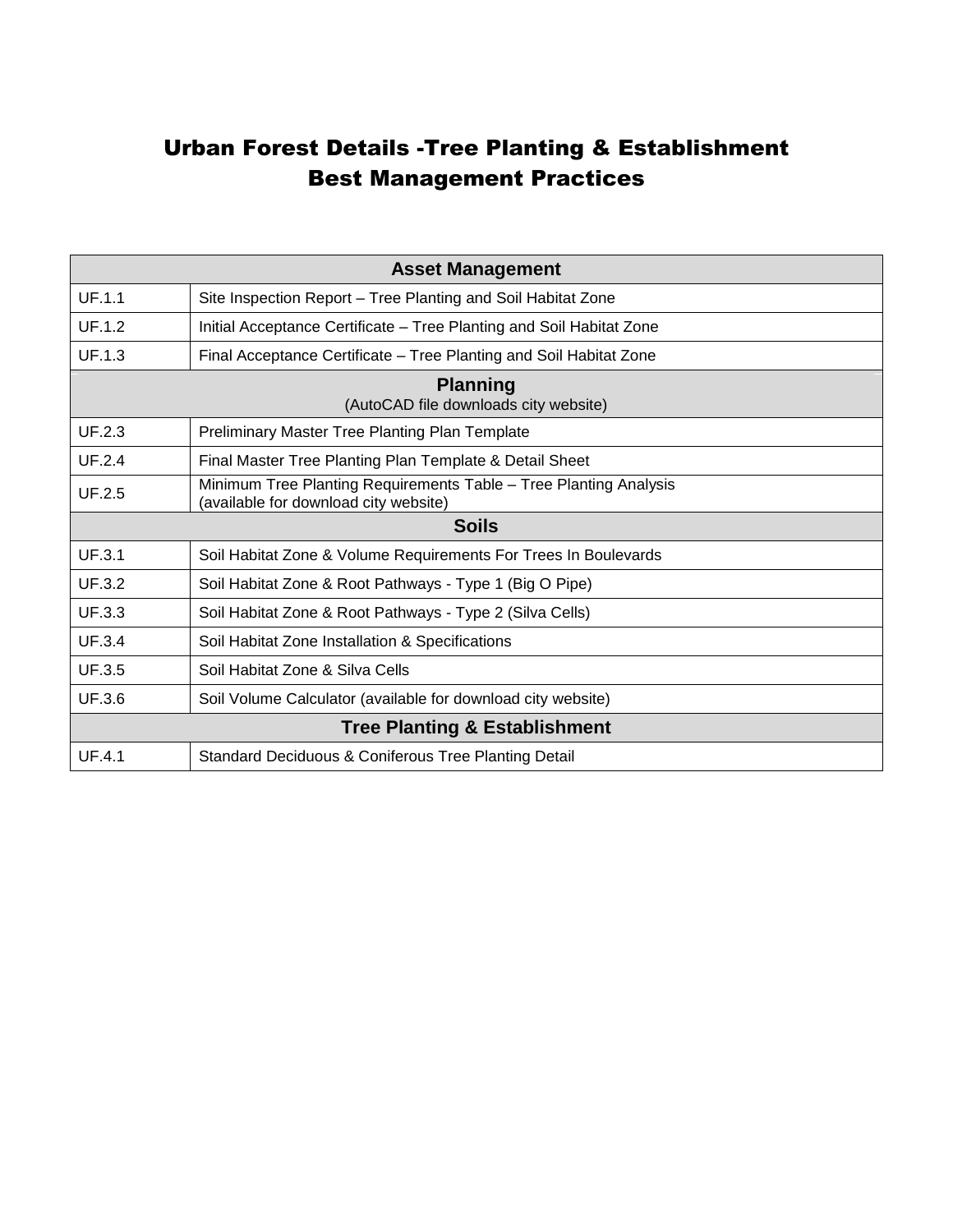Operations, Infrastructure Services Department



**Site Inspection Report ‐ Tree Planting and Soil Habitat**

| Initial Acceptance $\square$                                                          | Final Acceptance $\Box$                                                                                                                                                                                                                                                                             |
|---------------------------------------------------------------------------------------|-----------------------------------------------------------------------------------------------------------------------------------------------------------------------------------------------------------------------------------------------------------------------------------------------------|
|                                                                                       |                                                                                                                                                                                                                                                                                                     |
|                                                                                       |                                                                                                                                                                                                                                                                                                     |
|                                                                                       |                                                                                                                                                                                                                                                                                                     |
|                                                                                       |                                                                                                                                                                                                                                                                                                     |
|                                                                                       |                                                                                                                                                                                                                                                                                                     |
| within 30 days or as approved by the assigned City of Kitchener staff representative. | The above is considered to be a true and accurate recording of the site conditions. All contract<br>documents, development guidelines and City of Kitchener Standard Specifications govern this<br>inspection report. All deficiencies are to be remedied by the Developer or their representatives |
| Agreed to by all parties on:                                                          | <b>INSPECTION #:</b>                                                                                                                                                                                                                                                                                |
| <b>Operations Representative</b><br>(Name)                                            | Consultant Landscape Architect/Representative<br>(Name)                                                                                                                                                                                                                                             |
| (Signature)                                                                           | (Signature)                                                                                                                                                                                                                                                                                         |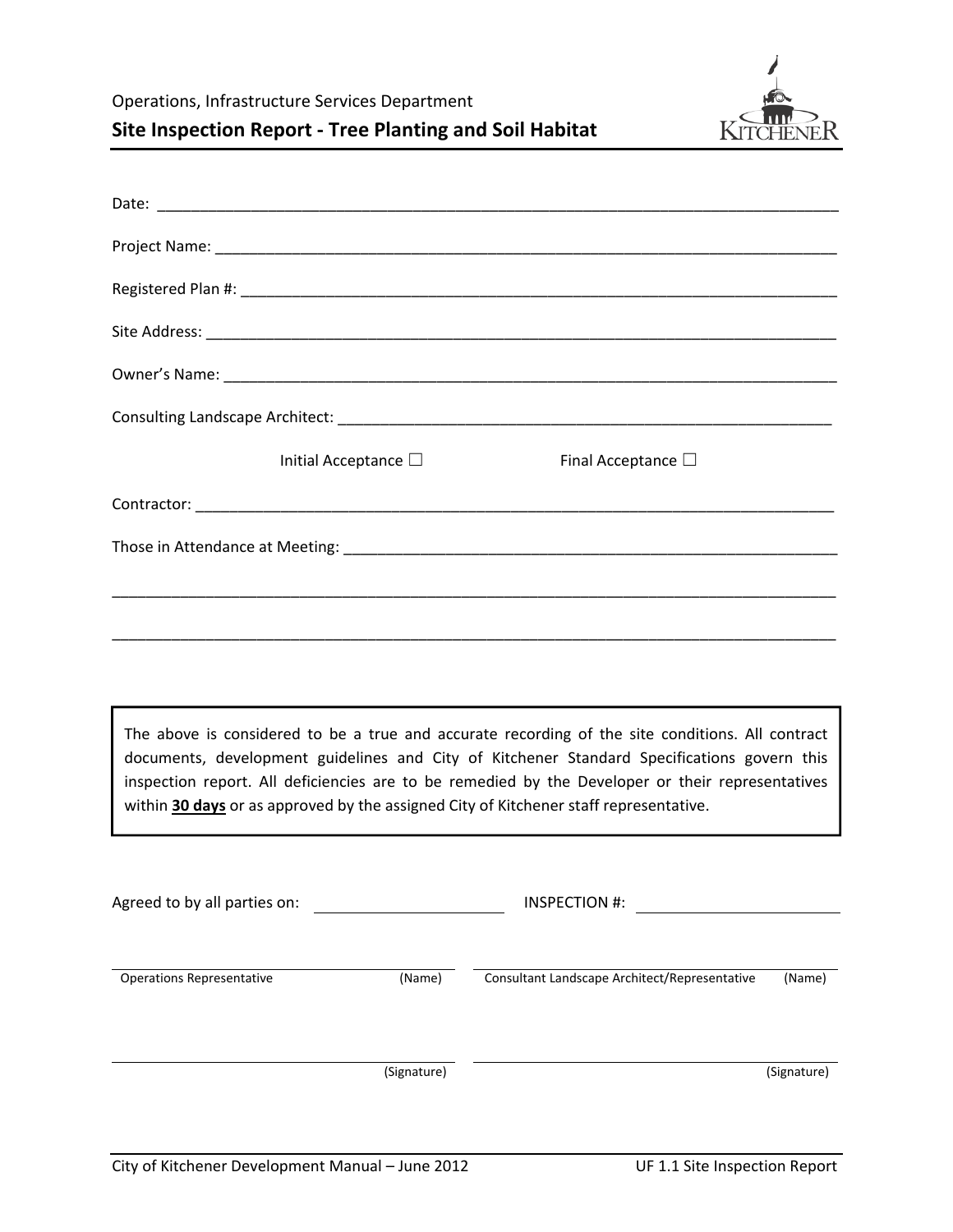

#### **1. Soil Habitat Zone**

|    | 1.1. $Y \square N \square$ | Soil report received.                                                                                         |
|----|----------------------------|---------------------------------------------------------------------------------------------------------------|
|    | 1.2. Y $\sqcup$ N $\sqcup$ | Required quantity of LST, MST, SST soil habitats installed per approved plan.                                 |
|    | 1.3. $Y \square N \square$ | Soil habitat zones excavated per approved plan.                                                               |
|    | 1.4. $Y \square N \square$ | Soil test results meet requirements per approved plan.                                                        |
|    | 1.5. $Y \square N \square$ | Soil depths and volumes installed, compacted per approved plan.                                               |
|    |                            | 1.6. $Y \square N \square$ No soil settlement present.                                                        |
|    | 1.7. Notes:                |                                                                                                               |
|    |                            |                                                                                                               |
|    |                            |                                                                                                               |
| 2. | <b>Root Pathways</b>       |                                                                                                               |
|    |                            | 2.1. $Y \square N \square$ Root pathways installed per approved plan.                                         |
|    | 2.2. Notes:                |                                                                                                               |
|    |                            |                                                                                                               |
| З. | <b>Tree Planting</b>       |                                                                                                               |
|    | 3.1. $Y \square N \square$ | Quantity of LST, MST & SST trees planted per approved plan.                                                   |
|    | 3.2. $Y \square N \square$ | All trees 50 mm balled and burlapped per approved plan.                                                       |
|    | 3.3. $Y \square N \square$ | Tree species per approved plan.                                                                               |
|    | 3.4. $Y \square N \square$ | Tree health and structure at time of planting per approved plan.                                              |
|    | 3.5. $Y \square N \square$ | Trees planted at correct height.                                                                              |
|    | 3.6. $Y \square N \square$ | Trees straight and staked correctly.                                                                          |
|    | 3.7. $Y \square N \square$ | Mulching per approved plan (width, depth, type, no volcano, excess soil).                                     |
|    |                            | 3.8. Notes: 2008 2014 2022 2023 2024 2022 2022 2023 2024 2022 2023 2024 2022 2023 2024 2022 2023 2024 2022 20 |
| 4. | <b>Tree Maintenance</b>    |                                                                                                               |
|    |                            | 4.1. $Y \square N \square$ Tree stewardship and watering being carried out.                                   |
|    | 4.2. $Y \square N \square$ | Required maintenance (staking, mulching, public education) being carried out.                                 |
|    | 4.3. $Y \square N \square$ | Noted problems (e.g. resident not participating in tree stewardship, vandalism).                              |
|    | 4.4. $Y \square N \square$ | At final acceptance: Trees are healthy and vigorous and no longer require                                     |
|    |                            | supplementary watering.                                                                                       |
|    |                            |                                                                                                               |

A record of all deficiencies per address will be provided by the Consultant Landscape Architect to the Operations representative.

\_\_\_\_\_\_\_\_\_\_\_\_\_\_\_\_\_\_\_\_\_\_\_\_\_\_\_\_\_\_\_\_\_\_\_\_\_\_\_\_\_\_\_\_\_\_\_\_\_\_\_\_\_\_\_\_\_\_\_\_\_\_\_\_\_\_\_\_\_\_\_\_\_\_\_\_\_\_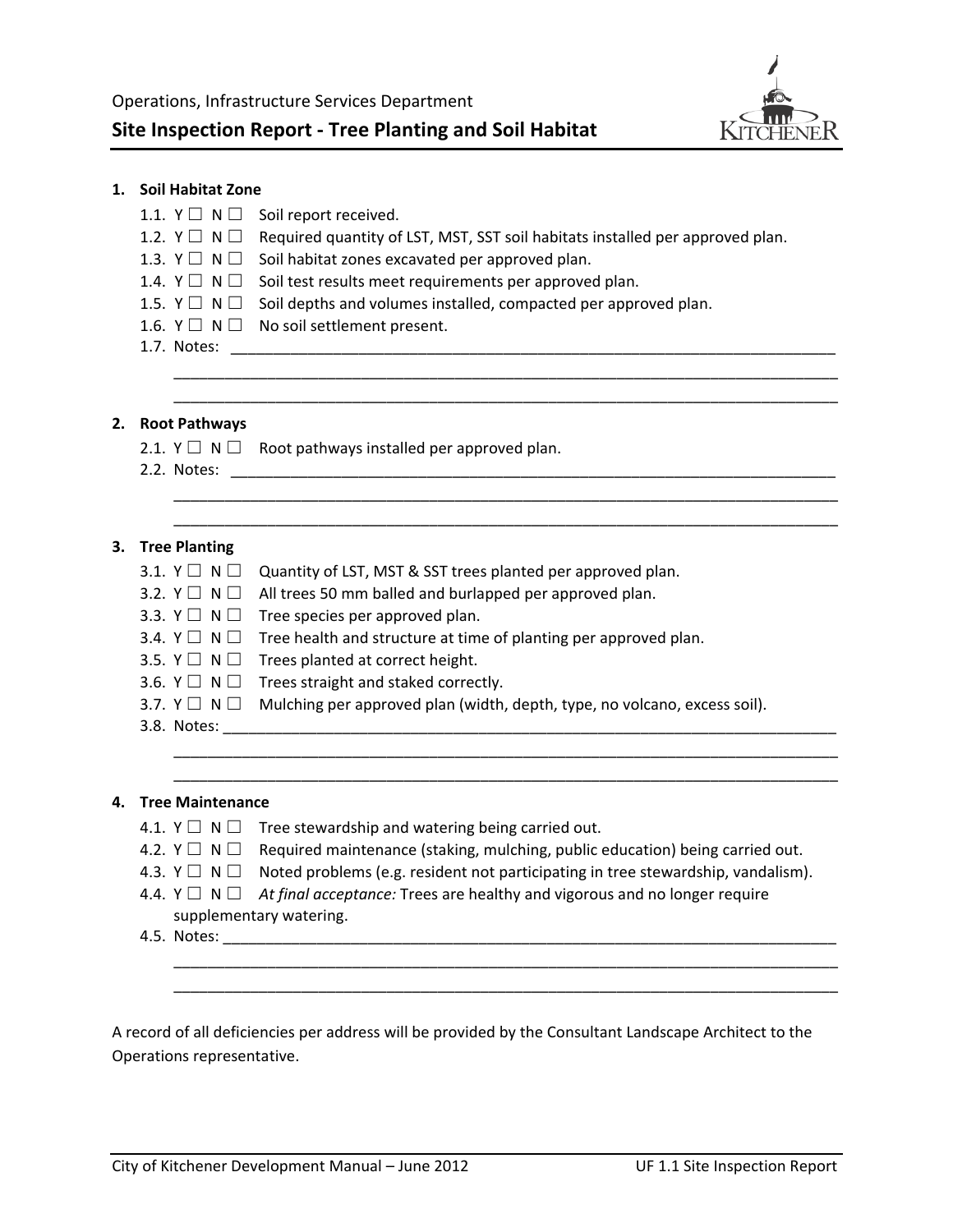Operations, Infrastructure Services Department



**Initial Acceptance Certificate – Tree Planting and Soil Habitat**

| Date:                                                                                                          |                                                                                                                                                                                                                                                                                                                                                    |
|----------------------------------------------------------------------------------------------------------------|----------------------------------------------------------------------------------------------------------------------------------------------------------------------------------------------------------------------------------------------------------------------------------------------------------------------------------------------------|
| Project Name:                                                                                                  | Registered Plan #:                                                                                                                                                                                                                                                                                                                                 |
| Site Address:                                                                                                  | Owner's Name:                                                                                                                                                                                                                                                                                                                                      |
| Acceptance Certificate.                                                                                        | and the municipal improvement work<br>noted herein meets all the requirements for a Initial Acceptance Certificate as specified in the said<br>subdivision agreement mentioned above, and is constructed in accordance with the City of Kitchener<br>Subdivision Manual. I hereby recommend this municipal improvement for approval of the Initial |
| <b>Consultant Landscape Architect</b><br>(Name)<br>Date                                                        |                                                                                                                                                                                                                                                                                                                                                    |
|                                                                                                                |                                                                                                                                                                                                                                                                                                                                                    |
| (Signature)                                                                                                    |                                                                                                                                                                                                                                                                                                                                                    |
| Signing Officer (Consulting Firm)<br>(Name)<br>Date                                                            |                                                                                                                                                                                                                                                                                                                                                    |
| (Signature)                                                                                                    |                                                                                                                                                                                                                                                                                                                                                    |
| Approved/Rejected on:                                                                                          | Seal                                                                                                                                                                                                                                                                                                                                               |
| Date                                                                                                           | City of Kitchener Operations Reviewer                                                                                                                                                                                                                                                                                                              |
|                                                                                                                |                                                                                                                                                                                                                                                                                                                                                    |
| I hereby certify that the items listed as reasons for rejection on the attached report have been<br>corrected. |                                                                                                                                                                                                                                                                                                                                                    |
| Consultant Landscape Architect                                                                                 | City of Kitchener Operations Reviewer                                                                                                                                                                                                                                                                                                              |
| Date Maintenance Period to Start: Lawrence And The Maintenance Period to Start:                                |                                                                                                                                                                                                                                                                                                                                                    |
|                                                                                                                |                                                                                                                                                                                                                                                                                                                                                    |
| Consultant Landscape Architect<br>cc:<br>Engineering                                                           |                                                                                                                                                                                                                                                                                                                                                    |
| City of Kitchener Development Manual - June 2012                                                               | UF 1.2 Initial Acceptance Certificate                                                                                                                                                                                                                                                                                                              |